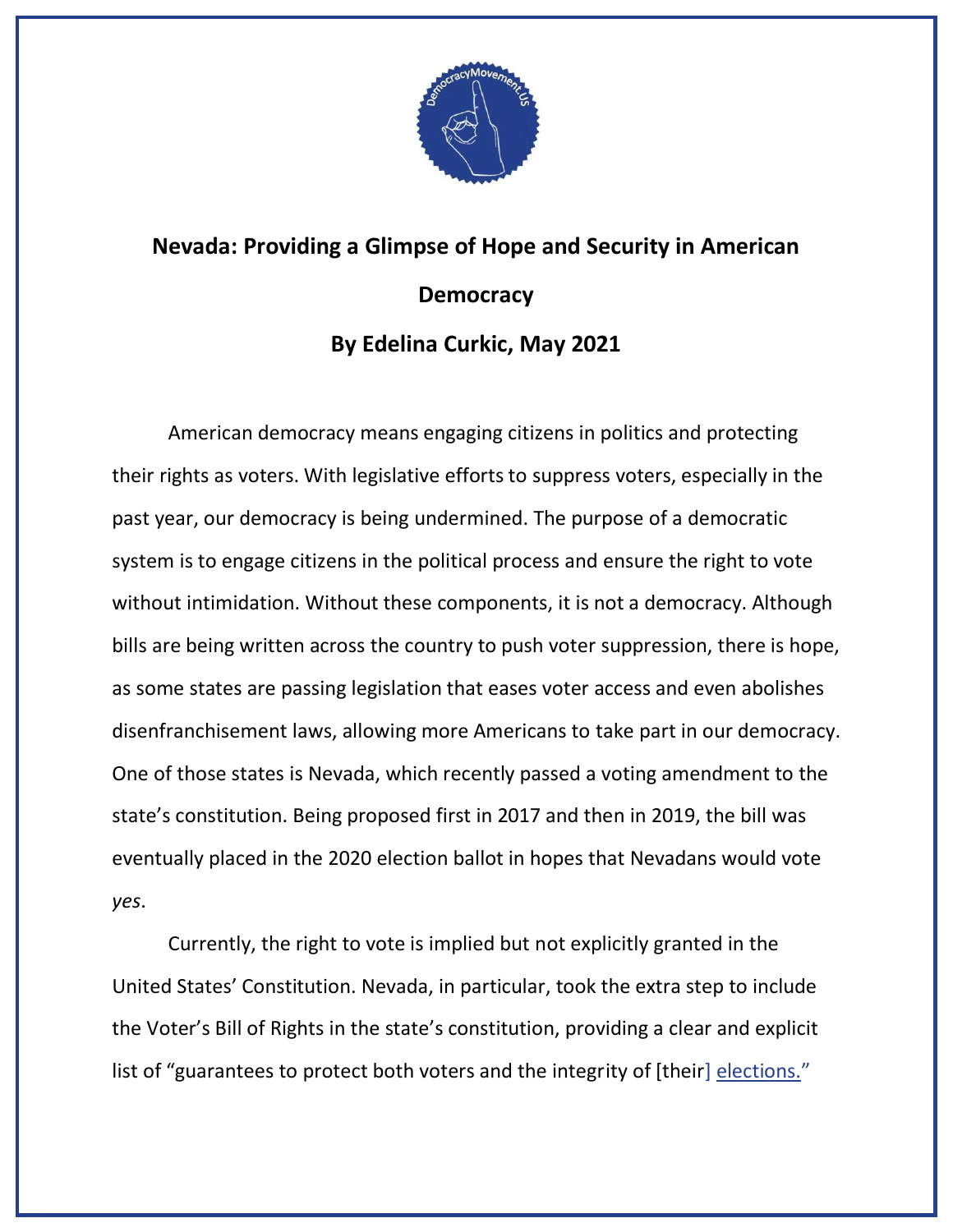The amendment also "provided registers with other constitutional rights" that includes voting without intimidation, providing equal access to the electoral system without discrimination, and [more.](https://thenevadaindependent.com/article/the-indy-explains-question-4-enshrining-voting-rights-in-the-state-constitution) The bill was first presented by Senator Patricia Spearman in 2017 who argued that it is about "protecting our democracy and the sacred act of voting." This piece of legislature passed in 2019, with both the Senate and the Assembly unanimously approving it; thus, the amendment was sent to the [ballot in 2020.](https://thenevadaindependent.com/article/the-indy-explains-question-4-enshrining-voting-rights-in-the-state-constitution)

This did not come with full bipartisanship, however, as there was opposition against putting the bill on a ballot because some argued it would cause a problem as the constitution already includes basic voting rights. But when the question appeared on the ballot on November 3, 2020, 64% of those who voted in Nevada voted *yes* to the question, and the amendment was officially added to [Nevada's Constitution](https://ballotpedia.org/Nevada_Question_4,_State_Constitutional_Rights_of_Voters_Amendment_(2020)).

Despite many states attempting to either expand the right to vote or diminish it, it is considerably rare for states to amend their Constitutions to explicitly outline citizens' voting rights. Nevada successfully managed to do that and ease the political process for Nevadans. Not long after the voting amendment passed in Nevada, there is already another piece of legislature being written and proposed by Democrats in Nevada called the Equal Rights Amendment. It proposes that the rights of civilians should not be denied based on "race, color, creed, sex, sexual orientation, gender identity or expression, age, disability, ancestry or [national origin](https://thenevadaindependent.com/article/lawmakers-push-to-add-equal-rights-language-to-nevada-constitution-following-long-national-era-effort)." The language in this bill is a key component in ensuring the rights of every citizen, regardless of their identity and more. As Senator Patricia Spearman said: "We must be brave in protecting the weak, the